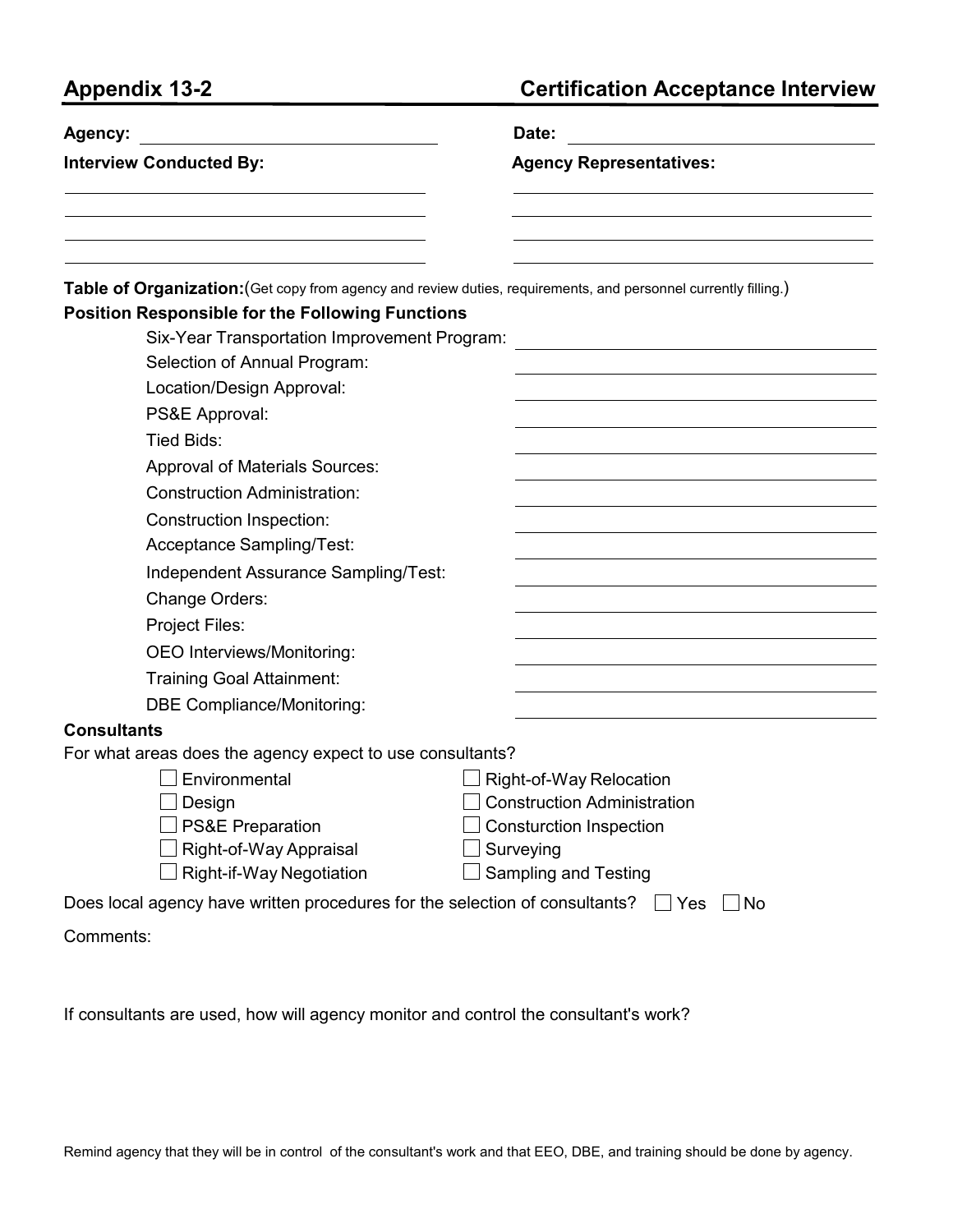# **Right-of-Way**

Does the agency have procedures approved by WSDOT for:

| Right-of-Way Acquisitions | $\Box$ Yes $\Box$ No     |  |
|---------------------------|--------------------------|--|
| $D = - + + - -$           | $\Box$ $V_{aa}$ $\Box$ N |  |

# □ □ Relocation Yes No

## **Procedures for Ad, Award, and Execution of Contract**

| Position Responsible for:                                                                                                                                |                                                                                     |  |  |  |  |  |
|----------------------------------------------------------------------------------------------------------------------------------------------------------|-------------------------------------------------------------------------------------|--|--|--|--|--|
| <b>Approval to Advertise</b>                                                                                                                             |                                                                                     |  |  |  |  |  |
| <b>Prequalification of Bidders</b>                                                                                                                       |                                                                                     |  |  |  |  |  |
| <b>Award of Contract</b><br><b>Execution of Contract</b>                                                                                                 |                                                                                     |  |  |  |  |  |
| Name of Legal Publication                                                                                                                                |                                                                                     |  |  |  |  |  |
|                                                                                                                                                          |                                                                                     |  |  |  |  |  |
| <b>General Questions About Administration</b><br>Who decides on and approves deviations from design prior to submittal to the state for formal approval? |                                                                                     |  |  |  |  |  |
| Describe ledger system:                                                                                                                                  |                                                                                     |  |  |  |  |  |
|                                                                                                                                                          |                                                                                     |  |  |  |  |  |
|                                                                                                                                                          |                                                                                     |  |  |  |  |  |
|                                                                                                                                                          |                                                                                     |  |  |  |  |  |
| Who will check payrolls, etc.?                                                                                                                           |                                                                                     |  |  |  |  |  |
| Describe change order approval process:                                                                                                                  |                                                                                     |  |  |  |  |  |
|                                                                                                                                                          |                                                                                     |  |  |  |  |  |
|                                                                                                                                                          |                                                                                     |  |  |  |  |  |
|                                                                                                                                                          |                                                                                     |  |  |  |  |  |
| Describe materials testing and approval process:                                                                                                         |                                                                                     |  |  |  |  |  |
|                                                                                                                                                          |                                                                                     |  |  |  |  |  |
|                                                                                                                                                          |                                                                                     |  |  |  |  |  |
|                                                                                                                                                          |                                                                                     |  |  |  |  |  |
|                                                                                                                                                          | Describe agency requirements for project diary and inspectors daily report keeping: |  |  |  |  |  |
|                                                                                                                                                          |                                                                                     |  |  |  |  |  |

Describe agency process for approval of subcontractors:

How will agency handle administration of more than one contract at the same time?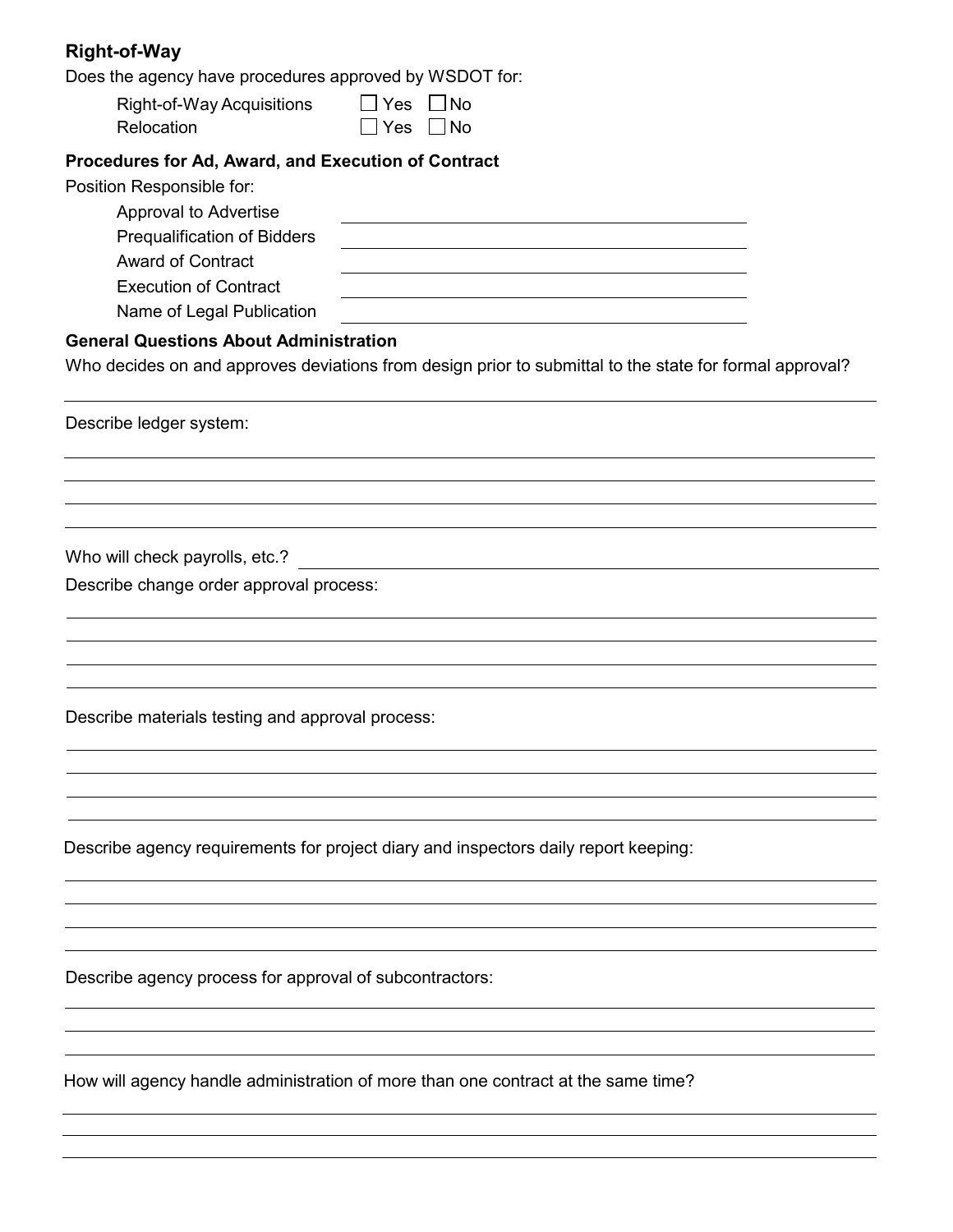How will agency handle inspection of several phases of project at same time (e.g.,dirt work, electrical, paving, structure)?

 How will agency respond if project engineer and/or inspector are unable to be on job site due to illness, etc? Who will handle control of project if needed person cannot be there?

How does agency manage traffic control?

Are there written procedures for preconstruction conferences?

#### **Does Agency Have Theses Necessary Manuals**

| <b>Local Agency Guidelines</b>                              | Yes   | <b>No</b>           |
|-------------------------------------------------------------|-------|---------------------|
| AASHTO - Policy on Geometric Design of Highways and Streets | Yes   | <b>No</b>           |
| <b>WSDOT Construction Manual</b>                            | Yes   | <b>No</b>           |
| <b>WSDOT/APWA Standard Specifications</b>                   | ∣ Yes | $\Box$ No           |
| <b>APWA Amendments</b>                                      | Yes   | <b>No</b>           |
| <b>WSDOT Amendments and Standard Specifications</b>         | Yes   | <b>No</b><br>$\sim$ |
| <b>Standard Item Table</b>                                  | ∣ Yes | ∣No                 |
| <b>MUTCD</b>                                                | ∣ Yes | <b>No</b>           |
| <b>WSDOT Design Manual</b>                                  | Yes   | <b>No</b><br>$\sim$ |
| WSDOT Standard Plans for Road and Bridge Construction       | ∣ Yes | ∣No                 |
| <b>WSDOT Utility Manual</b>                                 | l Yes | <b>No</b>           |
| WSDOT Right-of-Way Manual (2 volumes)                       | Yes   | <b>No</b>           |
| <b>SWIBS Manual</b>                                         | ∣ Yes | <b>No</b><br>$\sim$ |
| <b>Hydraulics Manual</b>                                    | Yes   | N <sub>0</sub>      |
|                                                             |       |                     |

#### **Upcoming Federal Aid Projects Scheduled to Begin**

**Summary**

Action to be taken by agency in following areas: